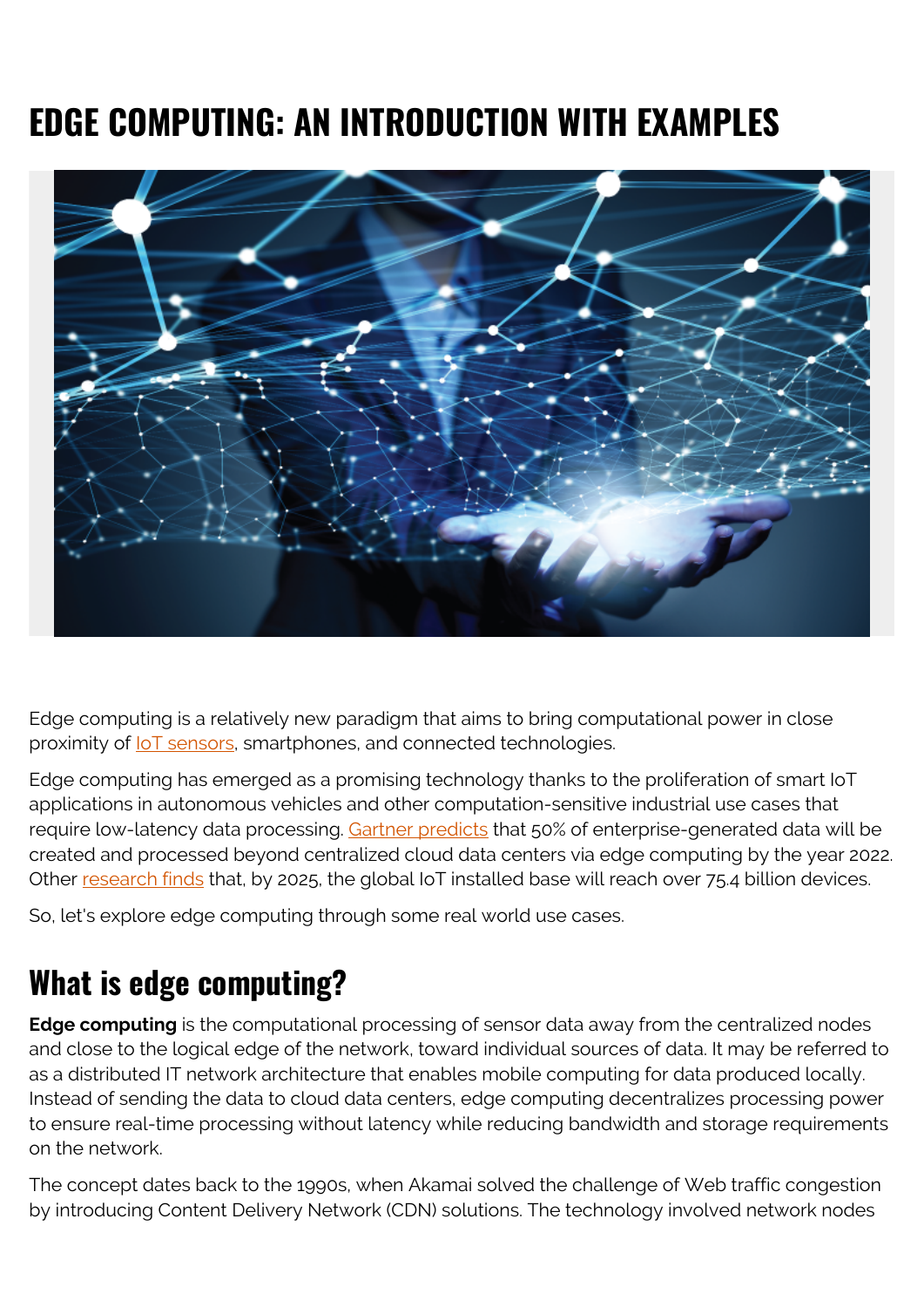storing static cached media information at locations closer to end-users.

Today, edge computing takes this concept further, introducing computational capabilities into nodes at the network edge to process information and deliver services.

### **Examples of edge computing**

Edge computing offers a range of value propositions for smart IoT applications and use cases across a variety of industries. Some of the most popular use cases that will depend on edge computing to deliver improved performance, security and productivity for enterprises include:

#### **Autonomous vehicles**

For autonomous driving technologies to replace human drivers, cars must be capable of reacting to road incidents in real-time. On average, it may take [100 milliseconds](https://www.wired.com/story/its-time-to-think-beyond-cloud-computing/) for data transmission between vehicle sensors and backend cloud datacenters. In terms of driving decisions, this delay can have significant impact on the reaction of self-driving vehicles.

[Toyota predicts](https://newsroom.toyota.co.jp/en/detail/18135029/) that the amount of data transmitted between vehicles and the cloud could reach 10 exabytes per month by the year 2025. If network capacity fails to accommodate the necessary network traffic, vendors of autonomous vehicle technologies may be forced to limit self-driving capabilities of the cars.

In addition to the data growth and existing network limitations, technologies such as 5G connectivity and **Artificial Intelligence** are paving the way for edge computing.

- 5G will help deploy computing capabilities closer to the logical edge of the network in the form of distributed cellular towers. The technology will be capable of greater data aggregation and processing while maintaining high speed data transmission between vehicles and communication towers.
- AI will further facilitate intelligent decision-making capabilities in real-time, allowing cars to react faster than humans in response to abrupt changes in traffic flows.

#### **Fleet management**

Logistics service providers leverage IoT telematics data to realize effective fleet management operations. Drivers rely on vehicle-to-vehicle communication as well as information from backend control towers to make better decisions. Locations of low connectivity and signal strength are limited in terms of the speed and volume of data that can be transmitted between vehicles and backend cloud networks.

With the advent of autonomous vehicle technologies that rely on real-time computation and data analysis capabilities, fleet vendors will seek efficient means of network transmission to maximize the value potential of fleet telematics data for vehicles travelling to distant locations.

By drawing computation capabilities in close proximity of fleet vehicles, vendors can reduce the impact of communication dead zones as the data will not be required to send all the way back to centralized cloud data centers. Effective vehicle-to-vehicle communication will enable coordinated traffic flows between fleet platoons, as AI-enabled sensor systems deployed at the network edges will communicate insightful analytics information instead of raw data as needed.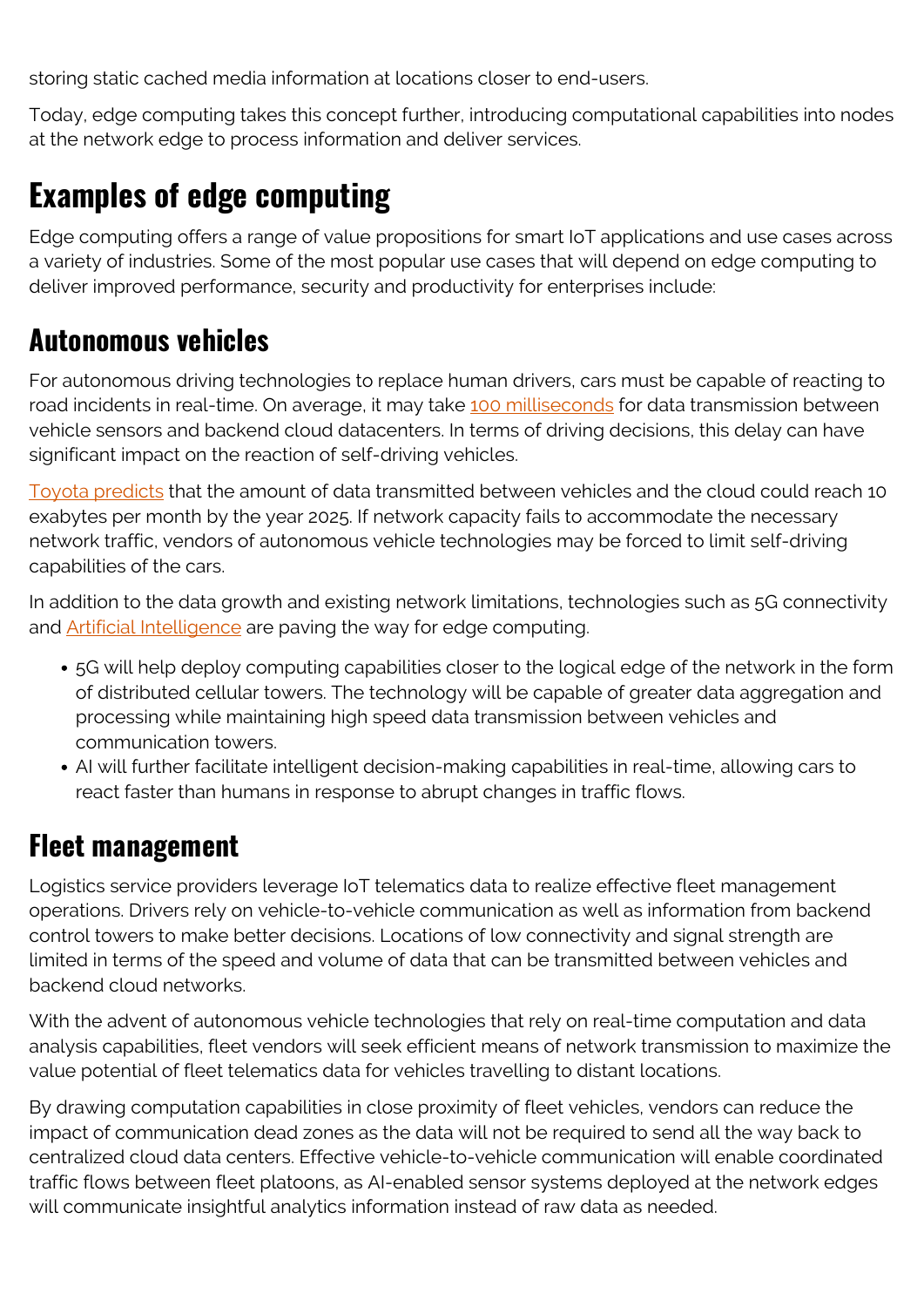### **Predictive maintenance**

The manufacturing industry heavily relies on the performance and uptime of automated machines. In 2006, the cost of manufacturing downtime in the automotive industry was estimated at  $$1.3$ [million per hour.](https://www.slideshare.net/emaintX3/costs-of-downtime-in-the-manufacturing-industry) A decade later, the rising financial investment toward vehicle technologies and the growing profitability in the market make unexpected service interruptions more expensive in multiple orders of magnitude.

With edge computing, IoT sensors can monitor machine health and identify signs of time-sensitive maintenance issues in real-time. The data is analyzed on the manufacturing premises and analytics results are uploaded to centralized cloud data centers for reporting or further analysis.

- Analyzing anomalies can allow the workforce to perform corrective measures or predictive maintenance earlier, before the issue escalates and impacts the production line.
- Analyzing the most impactful machine health metrics can allow organizations to prolong the useful life of manufacturing machines.

As a result, manufacturing organizations can lower the cost of maintenance, improve operational effectiveness of the machines, and realize higher return on assets.

#### **Voice assistance**

[Voice assistance technologies](https://www.bmc.com/blogs/voice-tech-conferences/) such as Amazon Echo, Google Home, and Apple Siri, among others, are pushing the boundaries of AI. An estimated [56.3 million](https://voicebot.ai/2018/01/07/56-million-smart-speaker-sales-2018-says-canalys/) smart voice assistant devices will be shipped globally in 2018. [Gartner predicts](https://www.gartner.com/doc/3021226/market-trends-voice-ui-consumer) that 30 percent of consumer interactions with the technology will take place via voice by the year 2020. The fast-growing consumer technology segment requires advanced AI processing and low-latency response time to deliver effective interactions with end-users.

Particularly for use cases that involve AI voice assistance capabilities, the technology needs go beyond computational power and data transmission speed. The long-term success of voice assistance depends on consumer privacy and data security capabilities of the technology. Sensitive personal information is a treasure trove for underground cybercrime rings and potential network vulnerabilities in voice assistance systems could pose unprecedented security and privacy risks to end-users.

To address this challenge, vendors such as Amazon are enhancing their AI capabilities and deploying the technology closer to the edge, so that voice data doesn't need to move across the network. Amazon is [reportedly](https://techcrunch.com/2018/02/12/amazon-may-be-developing-ai-chips-for-alexa/) working to develop its own AI chip for the Amazon Echo devices.

Prevalence of edge computing in the voice assistance segment will hold equal importance for enterprise users as employees working in the field or on the manufacturing line will be able to access and analyze useful information without interrupting manual work operations.

### **The future of edge computing**

According to the [Gartner Hype Cycle 2017,](https://www.gartner.com/smarterwithgartner/top-trends-in-the-gartner-hype-cycle-for-emerging-technologies-2017/) edge computing is drawing closer to the [Peak of Inflated](https://blogs.bmc.com/blogs/hype-cycle-peak-of-inflated-expectations/) [Expectations](https://blogs.bmc.com/blogs/hype-cycle-peak-of-inflated-expectations/) and will likely reach the [Plateau of Productivity](https://blogs.bmc.com/blogs/hype-cycle-plateau-of-productivity) in 2-5 years. Considering the ongoing research and developments in AI and 5G connectivity technologies, and the rising demands of smart industrial IoT applications, Edge Computing may reach maturity faster than expected.